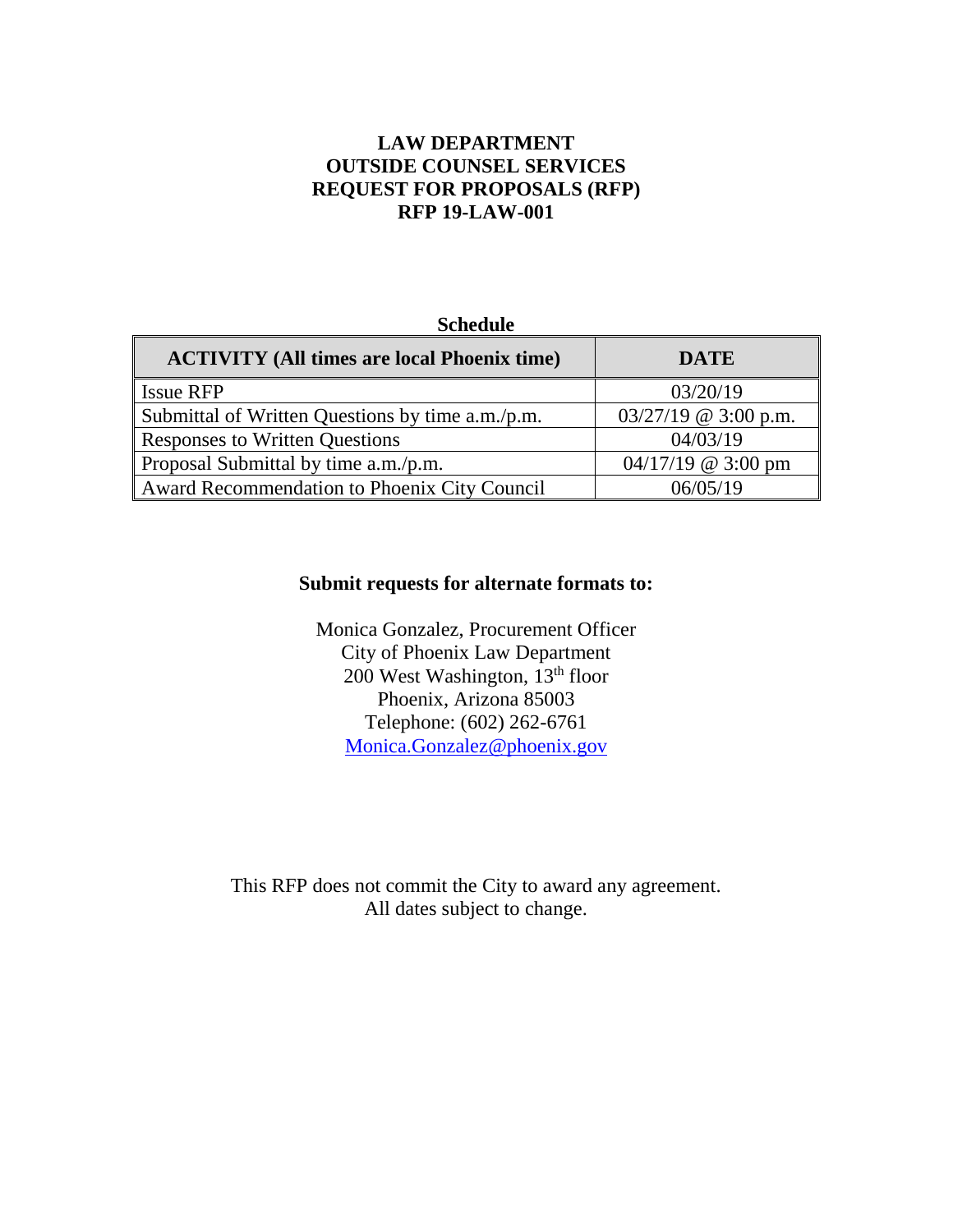# **TABLE OF CONTENTS**

| 1. |                 |                                                     |    |
|----|-----------------|-----------------------------------------------------|----|
|    | A.              |                                                     |    |
|    | <b>B.</b>       |                                                     |    |
|    | $\mathcal{C}$ . |                                                     |    |
|    | D.              |                                                     |    |
|    | E.              |                                                     |    |
| 2. |                 |                                                     |    |
|    | A.              |                                                     |    |
|    | <b>B.</b>       |                                                     |    |
| 3. |                 |                                                     |    |
|    | A.              |                                                     |    |
|    | <b>B.</b>       |                                                     |    |
| 4. |                 |                                                     |    |
|    | A.              |                                                     |    |
|    | <b>B.</b>       |                                                     |    |
|    | $\mathcal{C}$ . |                                                     |    |
|    | D.              |                                                     |    |
| 5. |                 | <b>GENERAL TERMS AND CONDITIONS OF PROPOSAL  10</b> |    |
|    | A.              |                                                     |    |
|    | B.              | <b>Award Recommendations</b>                        | 11 |
|    | C.              |                                                     |    |
|    | D.              |                                                     |    |
|    | E.              |                                                     |    |
|    | F.              |                                                     |    |
|    | G.              |                                                     |    |
|    | H.              |                                                     |    |
|    | I.              |                                                     |    |
|    | J.              |                                                     |    |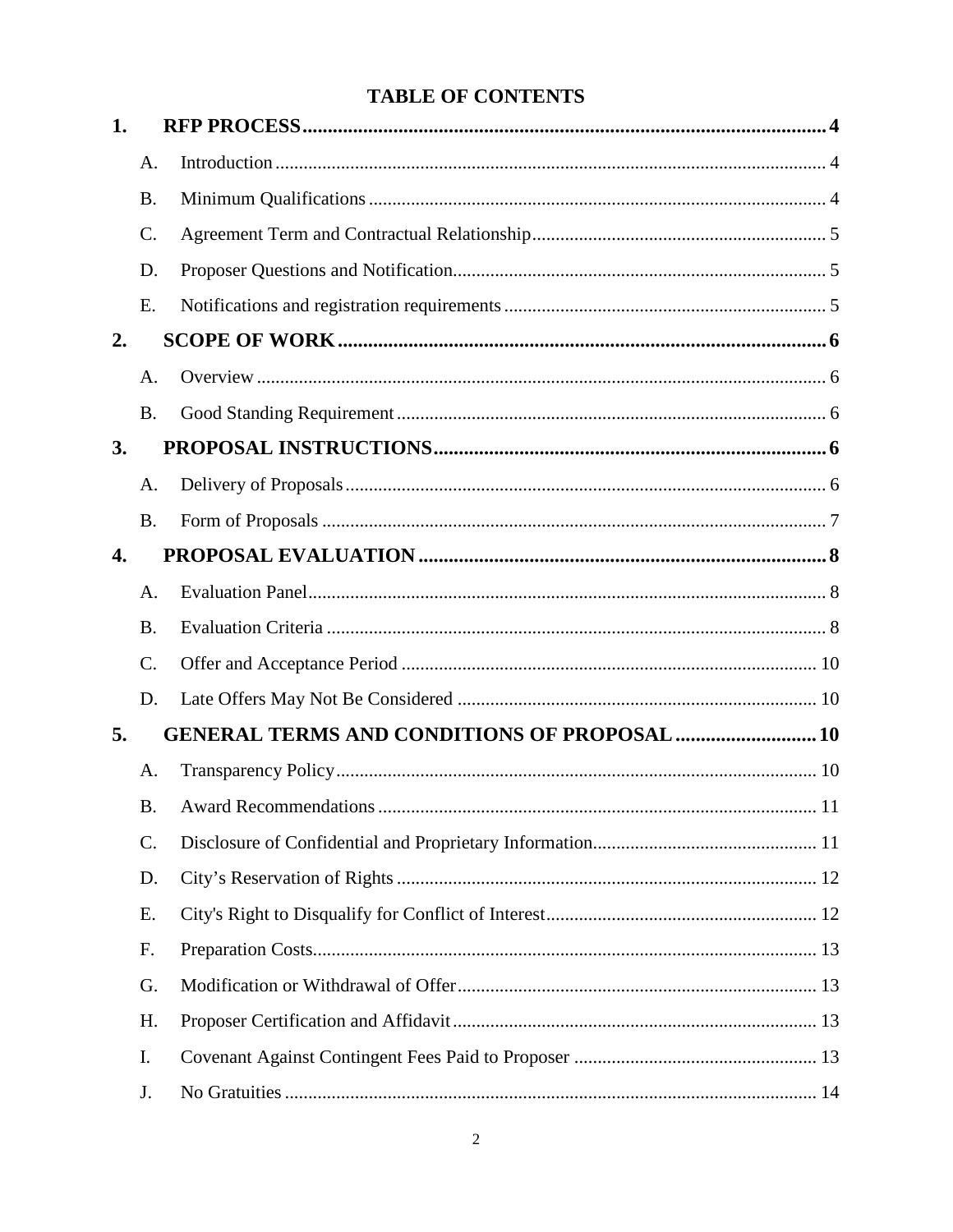|    | Κ. |                                                                              |
|----|----|------------------------------------------------------------------------------|
| 7. |    |                                                                              |
|    |    |                                                                              |
|    |    | <b>ATTACHMENT A</b> – Agreement Sample                                       |
|    |    | <b>ATTACHMENT B - Agreement Sample (Collections)</b>                         |
|    |    | <b>ATTACHMENT C – Questions Form</b>                                         |
|    |    | <b>ATTACHMENT D</b> – Areas of Practice and Rate Schedule                    |
|    |    | $ATTACHMENT E - Business certification and Other Information$                |
|    |    | <b>ATTACHMENT F</b> – HUD Required Provisions                                |
|    |    | <b>ATTACHMENT G - Affidavit</b>                                              |
|    |    | <b>ATTACHMENT H</b> – Solicitation Conflict and Transparency Disclosure Form |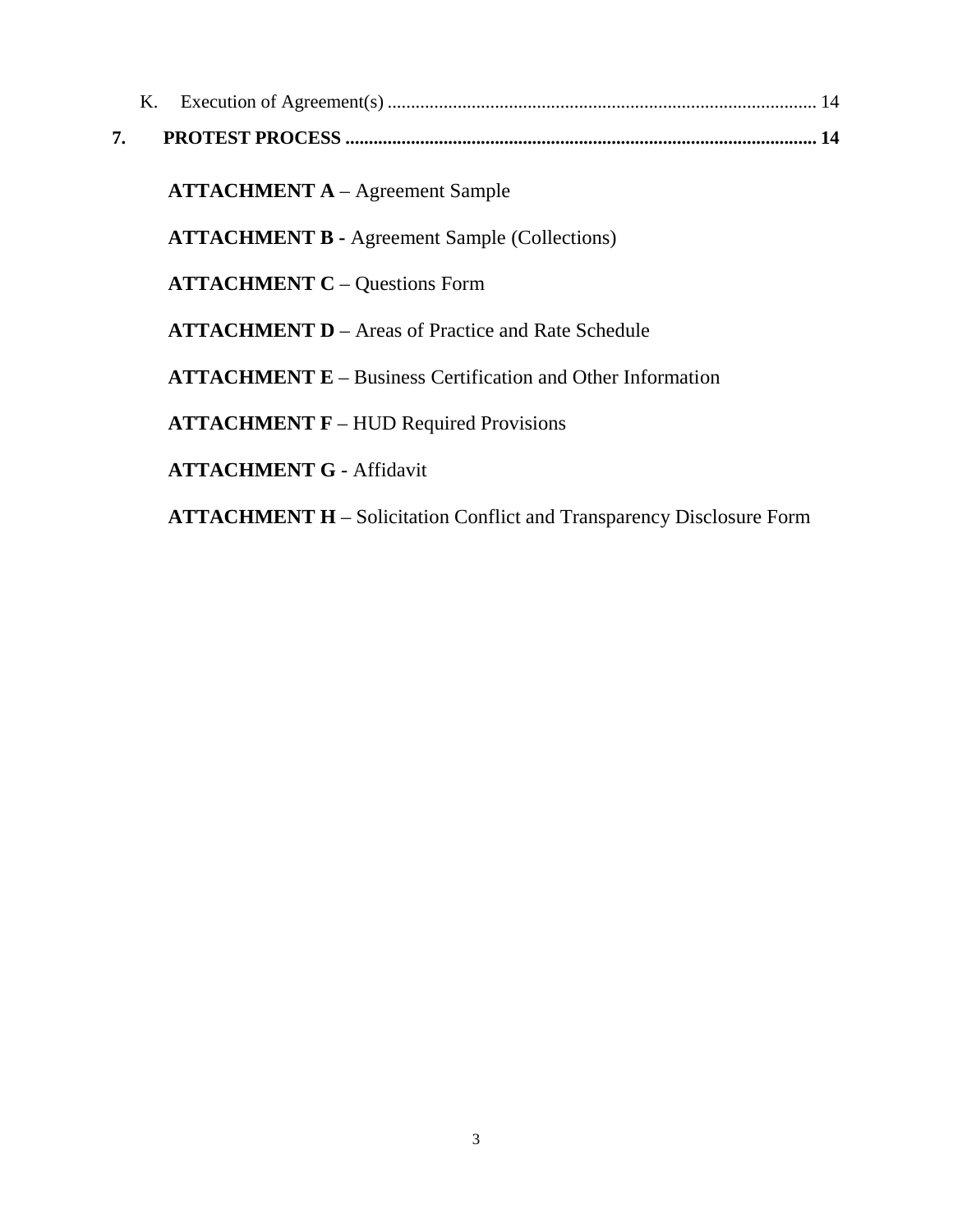# **1. RFP PROCESS**

#### **A. Introduction**

The City Attorney of the City of Phoenix requests detailed information concerning the qualifications and hourly rates of law firms or attorneys willing to provide legal services as outside counsel to the City of Phoenix and affiliated entities.

The City Attorney intends to establish a list of qualified attorneys and law firms ("Counsel List") from which outside counsel will be selected to provide legal services on an as-needed, case-by-case or matter-by-matter basis. The Offer by the qualified attorney or law firm to furnish legal services at the rates provided in **Attachment D-Area of Law/Rates** must remain fixed for the entire term of the offer and acceptance period until accepted by the City Attorney.

The City Attorney may enter into an agreement for legal services with a qualifying attorney or law firm; however, the execution of an agreement does not guarantee that any case or matter, or any minimum number of cases or matters, will be assigned to any particular attorney or law firm.

After the execution of an agreement, the City Attorney will assign a case or matter to an attorney or law firm through a Letter of Engagement ("LOE"). The LOE will set forth the scope of retention, confirm the rates applicable to the specific retention, and may designate the specific attorney(s) to provide the services required.

All documents and information involving this RFP process are available from the City's RFP Internet site:

**https://www.phoenix.gov/solicitations**

# **B. Minimum Qualifications**

Offeror must be authorized to practice law and be in good standing in the state in which Offeror is authorized to practice law. While the City Attorney encourages Offers from attorneys admitted to jurisdictions outside of Arizona, the City Attorney anticipates most of the legal services involve matters located within Arizona.

Each proposer must demonstrate in its proposal that it meets the minimum qualifications or its proposal will be disqualified as non-responsive.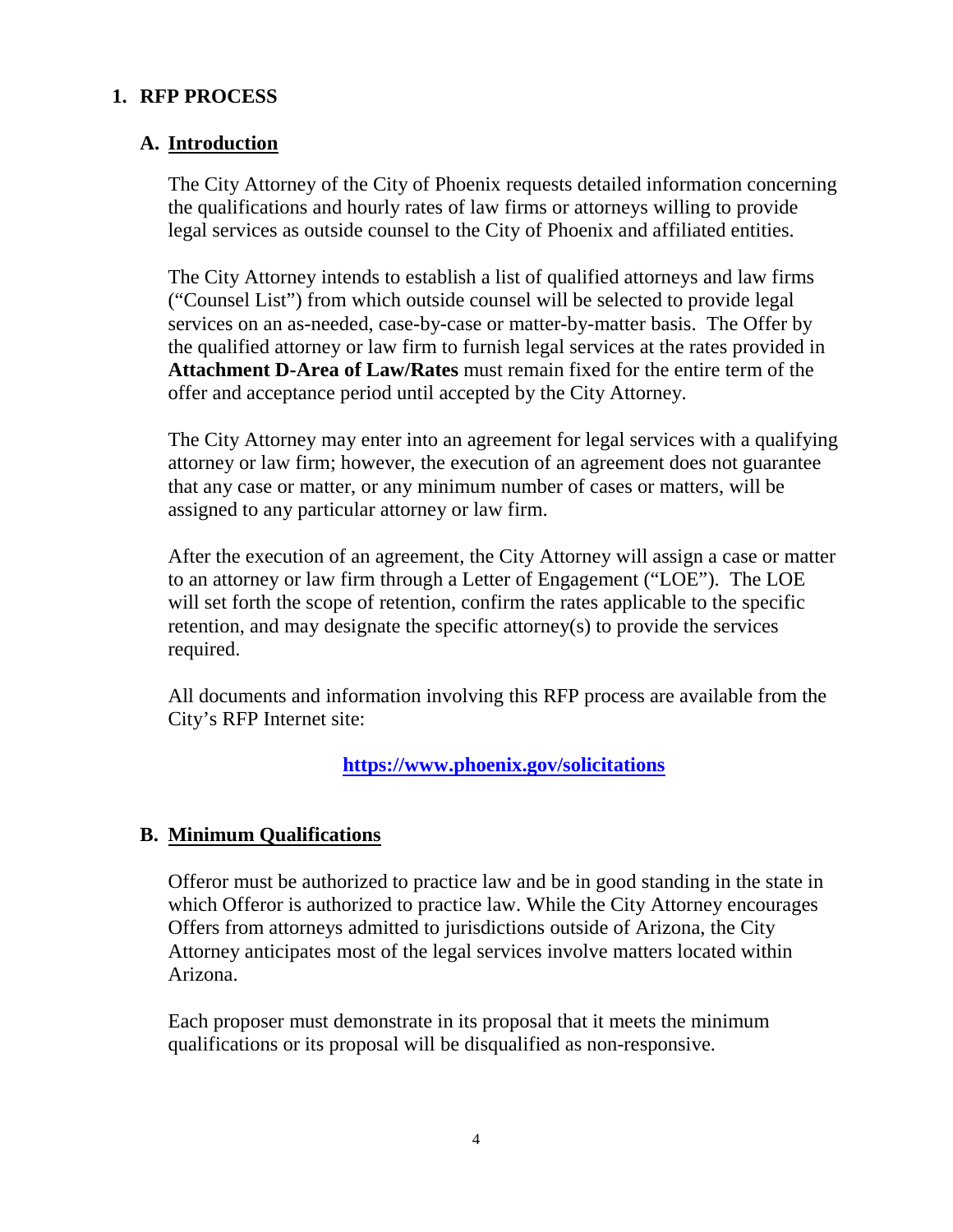# **C. Agreement Term and Contractual Relationship**

The City Attorney anticipates the need for many non-exclusive agreements, but the exact number is unknown. The agreement is a period of two (2) years and contains a one (1) year option for renewal. The option to renew an agreement for an additional year is at the discretion of the City Attorney and will be exercised only if it is in the City's best interest to do so.

Offeror is advised to read the representative agreement in Attachments A and B (if applicable) carefully. These agreement terms may be amended at the sole discretion of the City at any time during the RFP process and prior to execution.

Proposers are responsible for reading the draft agreement and submitting any questions about it in accordance with the process listed in **Section D.** By submitting a proposal, each proposer agrees it will be bound by the agreement, which may be modified by the City before it is signed by a recommended proposer.

# **D. Proposer Questions and Notification**

Proposers are advised to read this RFP in its entirety. Failure to read and/or understand any portion of this RFP shall not be cause for waiver of any portion of the RFP or subsequent agreement.

All questions about this RFP must be submitted in writing no later than the deadline listed on page 1 to Monica Gonzalez, Procurement Officer at Monica.Gonzalez@phoenix.gov. All written questions will be responded to in writing and posted at: https://www.phoenix.gov/solicitations. Note that questions should only be submitted to the Procurement officer per the City's transparency policy, as stated in general conditions.

# **E. Notifications and registration requirements**

Amendments to this RFP will be in writing. The City shall not be responsible for any oral instructions given by any City employee, consultant, or official regarding RFP instruction, specifications, or documents.

#### **PLEASE NOTE THE REQUIREMENT: Proposers must be registered in the City's e-Procurement Self-Registration System at**

https://www.phoenix.gov/financesite/Pages/EProc-help.aspx **in order to receive solicitation notices, respond to solicitations and access procurement information.**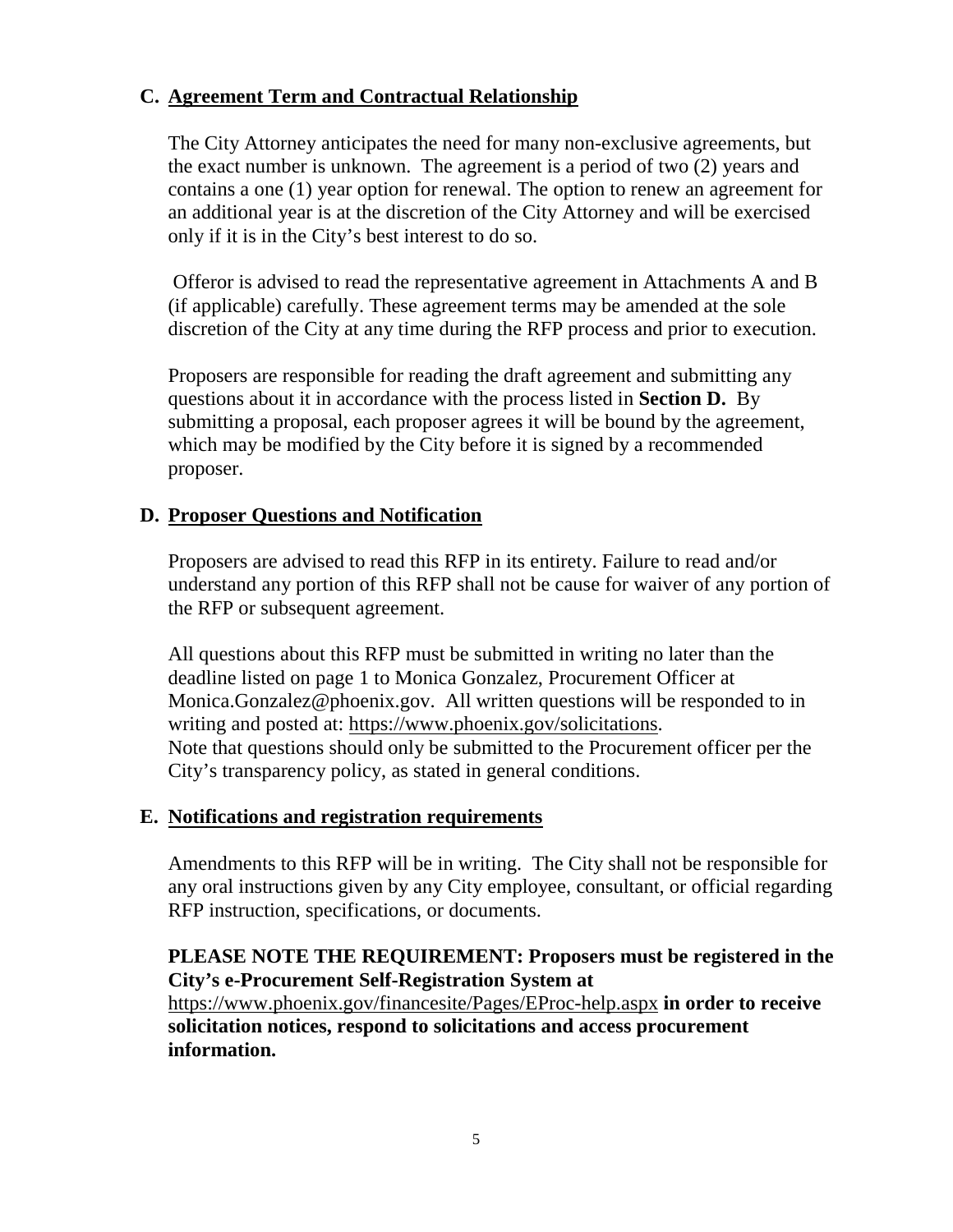# **2. SCOPE OF WORK**

# **A. Overview**

It is intended that when an attorney or law firm is retained or referred a lawsuit or other legal matter by the City Attorney, the attorney or law firm will provide any necessary legal representation to the City and any of its officers, employees or agents acting within the scope of their employment. The attorney or law firm shall perform all necessary legal services, including but not limited to investigation, legal research, and preparation of legal memoranda, pleadings and briefs and making appearances before administrative tribunals, mediators, arbitrators and courts, in representing the City. These services shall be performed on an asneeded, case-by-case or matter-by-matter basis for the City of Phoenix Law Department and will be more fully defined in the resulting LOE.

#### **B. Good Standing Requirement**

In order to have an Offer considered for review, the Law Department requires all Offerors who contract with the City of Phoenix to be in good standing in the state in which they are authorized to practice law at all relevant times including, but not limited to, the Offer and acceptance period and throughout the term of any resulting agreement.

# **3. PROPOSAL INSTRUCTIONS**

# **A. Delivery of Proposals**

**PROPOSALS SHOULD BE DELIVERED IN HARD COPY FORM BY U.S. MAIL OR OVERNIGHT COURIER. PROPOSALS DELIVERED IN ELECTRONIC FORM OR BY EMAIL WILL BE REJECTED AS NON-RESPONSIVE**. Each proposer must submit the following in a sealed package marked with the proposer's name, the name of this RFP and the category for which it is proposing:

The proposal shall contain one (1) original and one (2) copies, for a total of three (3) copies.

The proposal shall be marked on the outside with "**OFFER, OUTSIDE COUNSEL SERVICES, RFP No. 19-LAW-001**" and contain the submitter's name.

#### **All proposals must be delivered to:**

#### **RFP No. 19-LAW-001 Cris Meyer, City Attorney**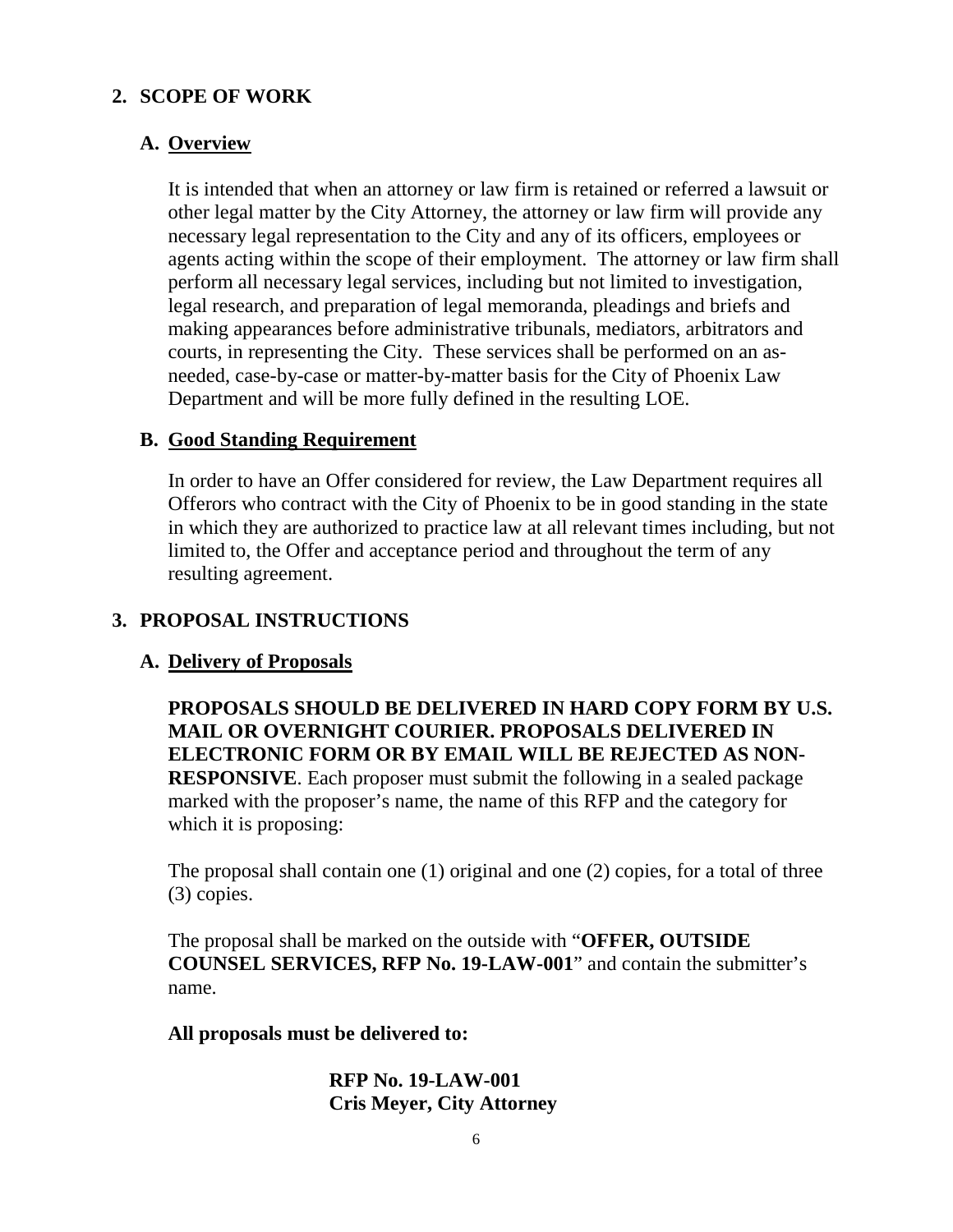# **City of Phoenix Law Department 200 West Washington Avenue, 13th Floor Phoenix, AZ 85003-1611**

Proposals must be submitted by the deadline listed on page 1 to the address listed on page 1. **Proposals received after the deadline will be disqualified as nonresponsive.**

# **B. Form of Proposals**

Proposals shall conform to the following format. Proposals that are incomplete; conditional; obscure; or that contain additions not requested, changes or exceptions to material provisions or requirements of this RFP; or irregularities of any kind, are subject to disqualification as non-responsive.

Each proposal must include all of the following in the following order:

- i. **Document 1** a Letter of Transmittal as the first page(s) of the Offer including the following:
	- a. Statement indicating the submission of a formal Offer to "**Outside Counsel, RFP No. 19-LAW-001."**
	- b. General description of areas of specialization
- ii. **Document 2** a "conflicts letter" setting forth either: (a) the nature of any representation currently adverse to the City of Phoenix or (b) a representation that there is no such legal activity adverse to the City or its interests.
- iii. **Document 3** identification of the areas of legal service being offered by completing the Areas of Practice Rate Schedule form, **Attachment D-Outside Counsel.**
- iv. **Document 4** a Certificate of Insurance providing coverage as described in **Attachments A (item 36) and B (item 31)**, Insurance Requirements. The failure to provide a certificate of insurance in conformity with insurance requirements will not disqualify the Offeror from being placed on the list of qualified attorneys and law firms, but will be required prior to any work being assigned to any attorney or law firm. Any alternative insurance requirements must be approved by the City Attorney in his sole discretion.
- v. **Document 5** general background information with respect to the firm and attorneys/individuals with special focus on the area of activity offered. The Offeror should indicate: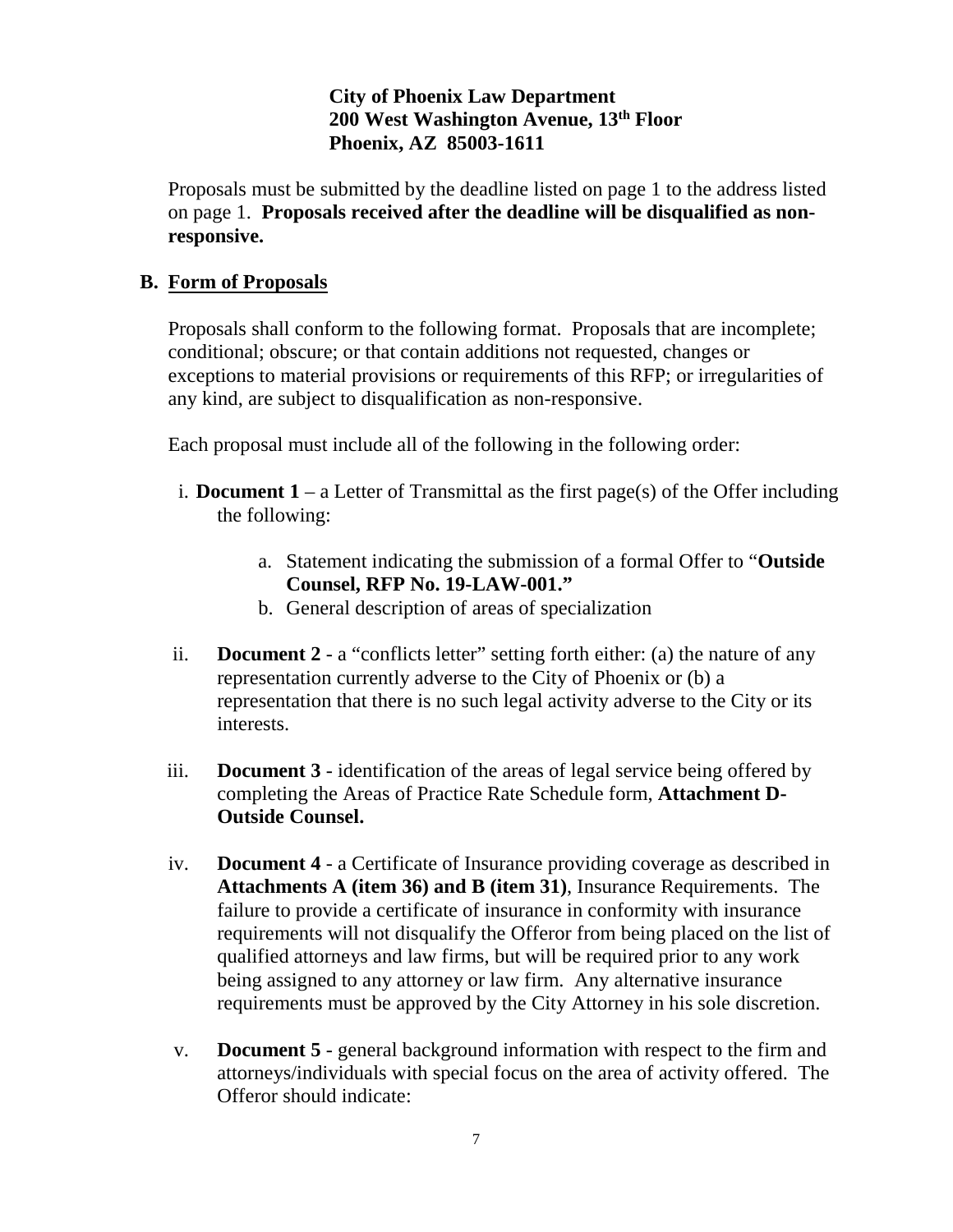- a. the size and experience of the firm,
- b. the type of firm organization (i.e., partnership, professional corporation), and
- c. the overall areas of practice of the firm, including alternative dispute resolution services.

Specific information with respect to each area of specialization:

- a. the names of the attorneys/individuals who will be assigned to provide legal services for that specific area of law,
- b. the number of years they have been practicing in that area of law,
- c. their position in the firm hierarchy for billing purposes (e.g., senior partner, junior partner, senior associate, or junior associate),
- d. their specialist certification (if any),
- e. references from current or former clients;
- vi. **Document 6** the Business Certification and Information form, **Attachment E**, signed by the person with full authority to enter into any future binding agreement(s).
- vii. **Document 7** the Affidavit form, **Attachment G**, signed by the person with full authority to enter into any future binding agreement(s).
- viii. **Document 8** the Solicitation Conflict and Transparency Disclosure form, **Attachment H,** signed by the person with full authority to enter into any future binding agreement(s).

# **4. PROPOSAL EVALUATION**

Proposals will be reviewed by City staff for responsiveness and documentation of minimum qualifications, completeness, and adherence to the RFP requirements. The City reserves the sole right to determine the sufficiency of qualifications and experience of all proposers.

# **A. Evaluation Panel**

The City will appoint an evaluation panel to review the proposals and recommend proposers to be awarded the contract resulting from this RFP.

# **B. Evaluation Criteria**

**i.** Determining Responsiveness and Responsibility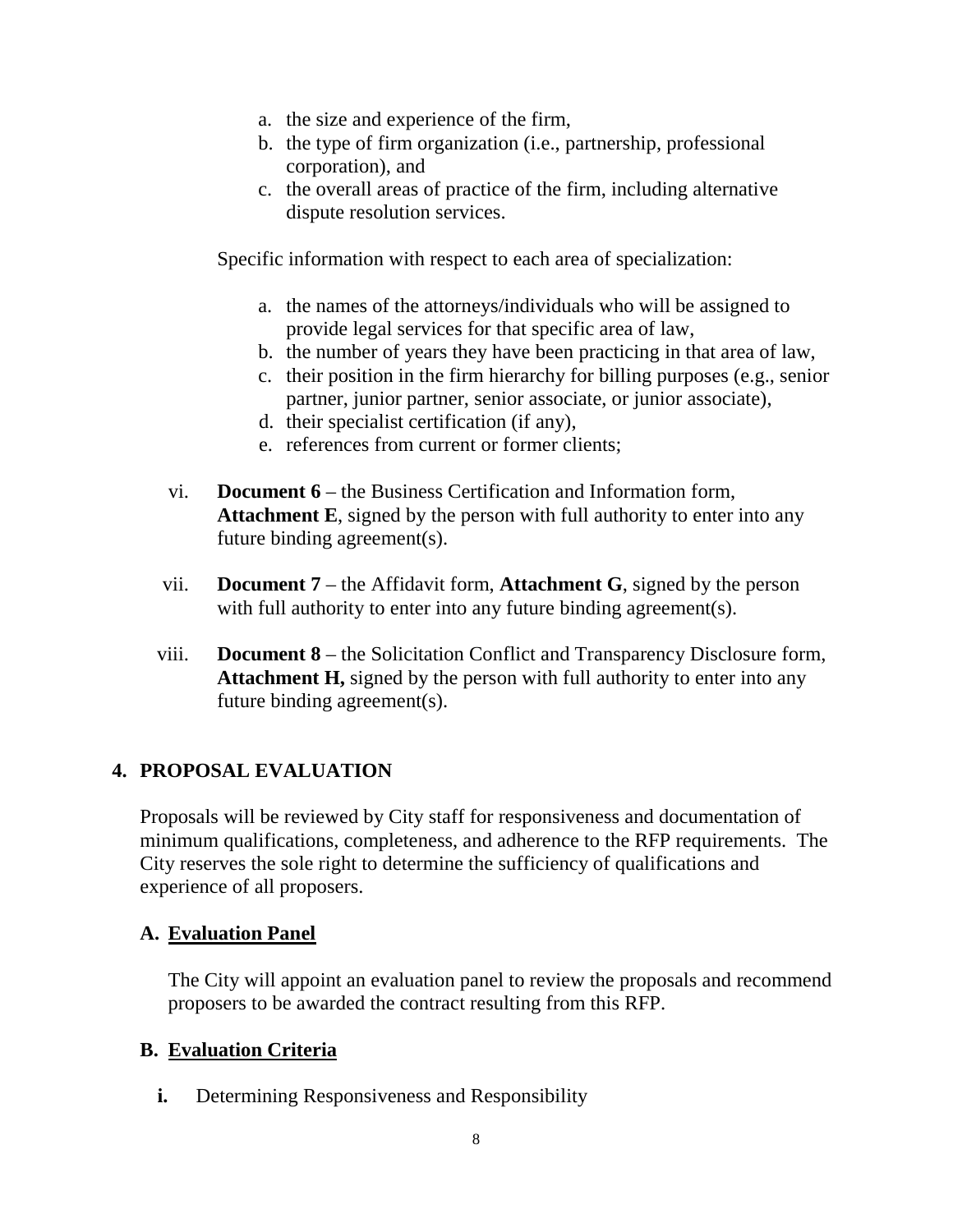- **a.** Offers will be reviewed for documentation of minimum qualifications, completeness, and compliance with the Solicitation requirements. The City reserves sole discretion to determine responsiveness and responsibility.
- **b.** Responsiveness: Nonresponsive proposals will not be considered in the evaluation process. The RFP states criteria that determine responsiveness, and the RFP includes terms and conditions that if included or excluded from proposals will render a proposal nonresponsive.

Exceptions, conditions, reservations, or understandings are presumed to be unacceptable, and a Proposal that includes unacceptable exceptions, conditions, reservations, or understandings may be rejected as nonresponsive. Alternatively, the City in its sole discretion may instruct in writing that any Proposer remove the conditions, exceptions, reservations or understandings. If the Proposer fails to do so in writing, the City may determine the Proposal to be nonresponsive.

- **c.** Responsibility: To obtain true economy, the City must conduct solicitations to minimize the possibility of a subsequent default by the contractor, late deliveries, or other unsatisfactory performance that may result in additional administrative costs. It is important that the proposer be a responsible contractor. Responsibility includes the Proposer's integrity, skill, capacity, experience, and facilities for conducting the work to be performed.
- **d.** The Procurement Officer will review each Proposal to determine if the Proposer is responsible. The City's determination as to whether a Proposer is responsible will be based on the information furnished by the Proposer, interviews (if any), any information at the City's request, information in any best and final offer, and information received from Proposer's references, including information about Proposer's past history and any other sources the City deems appropriate. Award of the Contract resulting from the Solicitation will not be made until any necessary investigation, which each Proposer agrees to permit by submitting its Offer, is made by the City as it deems necessary.
- **e.** A review of responsibility may occur up to contract award.
- **f.** The Proposer's unreasonable failure to promptly supply information in connection with an inquiry with respect to responsibility may be grounds for a determination of nonresponsibility with respect to such Proposer.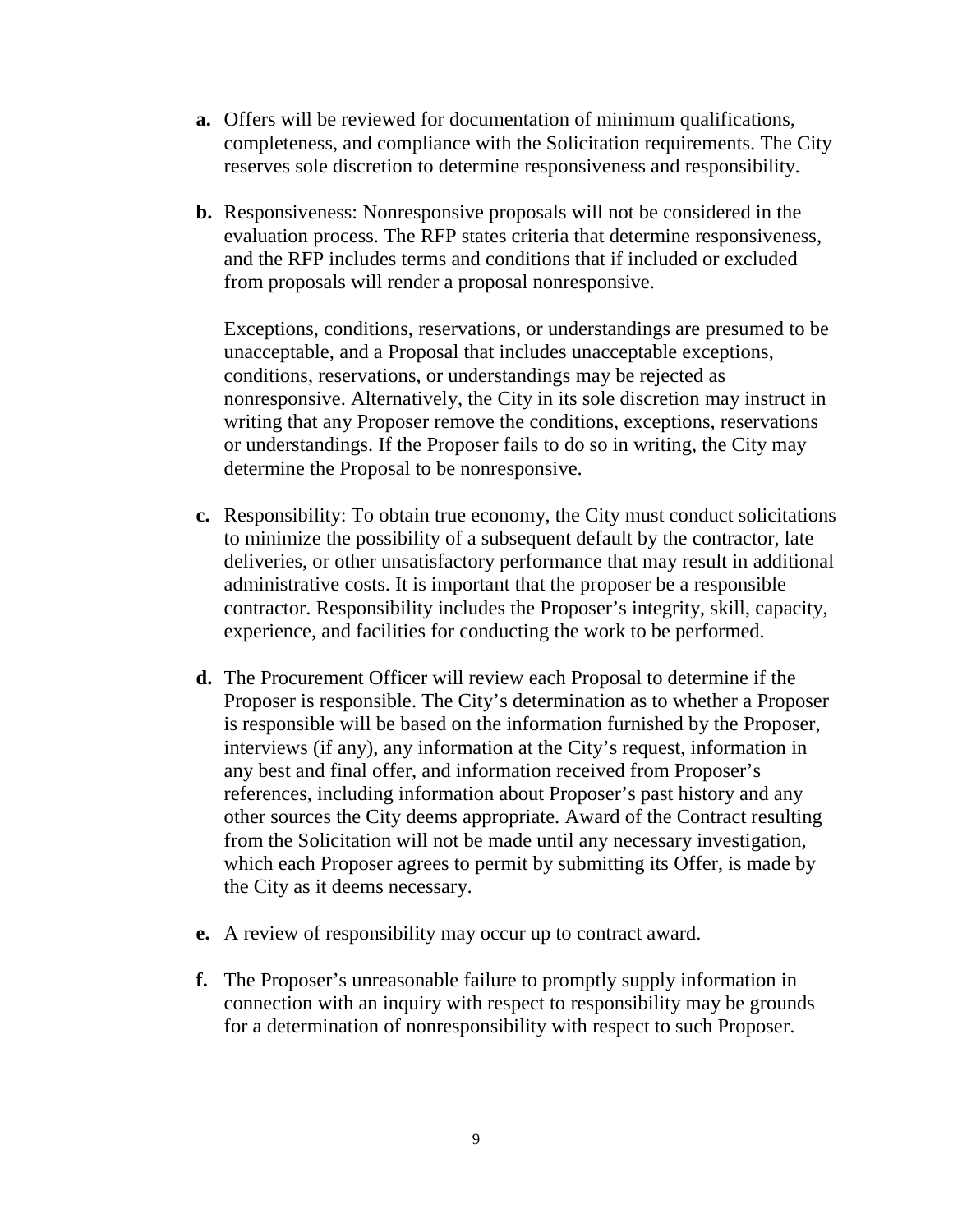#### **C. Offer and Acceptance Period**

Once an Offeror has been placed on the Counsel List the Offeror must maintain and shall not increase the hourly rates set forth in the Offer for the particular billing designation and specialty. The hourly rates in an Offer must remain fixed throughout the offer and acceptance period, which begins July 1, 2019 and runs through June 30, 2021, until accepted by the City Attorney or City Manager as appropriate. The rates must remain fixed throughout the term of any resulting agreement and any extensions of the agreement.

#### **D. Late Offers May Not Be Considered**

Offers received after the stipulated deadline date and time may not be considered.

#### **5. GENERAL TERMS AND CONDITIONS OF PROPOSAL**

#### **A. Transparency Policy**

Commencing on the date and time a solicitation is published, potential or actual proposers or respondents(including their representatives) shall only discuss matters associated with the solicitation with the Mayor, any members of City Council, the City Manager, any Deputy City Manager, or any department director directly associated with the solicitation (including in each case their assigned staff, except for the designated Procurement Officer) at a public meeting, posted under Arizona Statutes, until the resulting contract(s) are awarded to all offers or responses are rejected and the solicitation is cancelled without any announcement by the Procurement Officer of the City's intent to reissue the same or similar solicitation.

As long as the solicitation is not discussed, Proposers may continue to conduct business with the City and discuss business that is unrelated to the solicitation with the City staff who is not involved in the selection process. Proposers may not discuss the solicitation with any City employees or evaluation panel members.

Proposers may discuss their proposal or the solicitation with the Mayor or one or more members of the Phoenix City Council, provided such meetings are scheduled through the **Procurement Officer** and are posted as open meetings with the City Clerk at least twenty-four (24) hours prior to the scheduled meetings. The City Clerk will be responsible for posting the meetings. The posted notice shall identify the participants and the subject matter, as well as invite the public to participate.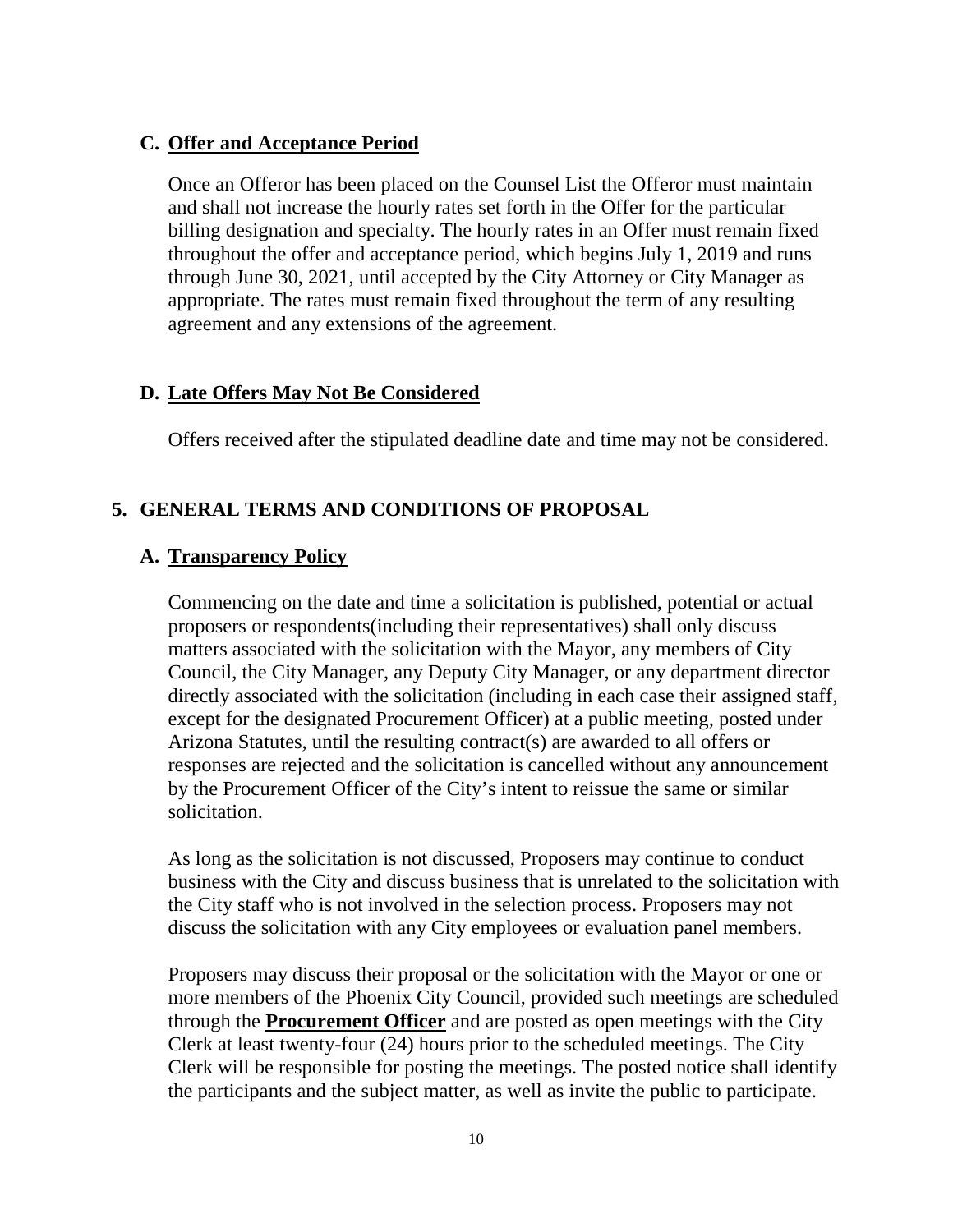With respect to the selection of the successful Proposers, the City Manager and/or City Manager's Office will continue the past practice of exerting no undue influence on the process. In all solicitations of bids and proposals, any direction on the selection from the City Manager and/or City Manager's Office and Department Head (or representative) to the proposal review panel or selecting authority must be provided in writing to all prospective proposers.

This policy is intended to create a level playing field for all Proposers, assure that contracts are awarded in public, and protect the integrity of the selection process.

# **PROPOSERS THAT VIOLATE THIS POLICY SHALL BE**

**DISQUALIFIED.** After official disqualification Notice is received, the Proposer may follow the Protest process, unless the Solicitation is cancelled without notice of intent to re-issue.

"To discuss" means any contact by the proposer, regardless of whether the City responds to the contact. Proposers that violate this policy shall be disqualified until the resulting contract(s) are awarded, or all offers or responses are rejected and the solicitation is cancelled without any announcement by the Procurement Officer of the City's intent to reissue the same or a similar solicitation. The City interprets the policy as continuing through a cancellation of a solicitation until Council award of the contract, as long as the City cancels with a statement that the City will rebid the solicitation.

# **B. Award Recommendations**

Award recommendations will be posted at:

https://www.phoenix.gov/finance/business-opportunities/bid-awards-andrecommendations. On the day the City posts the award recommendation, the procurement file for this RFP will be available for proposers and the public to review. The procurement file constitutes all proposals, the RFP and all addenda, advertising documents, agendas, meeting minutes, presentations (if any), signed conflict of interest statements by evaluation panel members, and evaluation panel consensus scoring.

# **C. Disclosure of Confidential and Proprietary Information**

All materials submitted by proposers shall become the property of the City and become a matter of public record available for review pursuant to Arizona law. Each proposer shall mark any information submitted as part of its proposal that the proposer deems confidential or proprietary (collectively Confidential Information).

If the City receives a request to review or disclose such Confidential Information,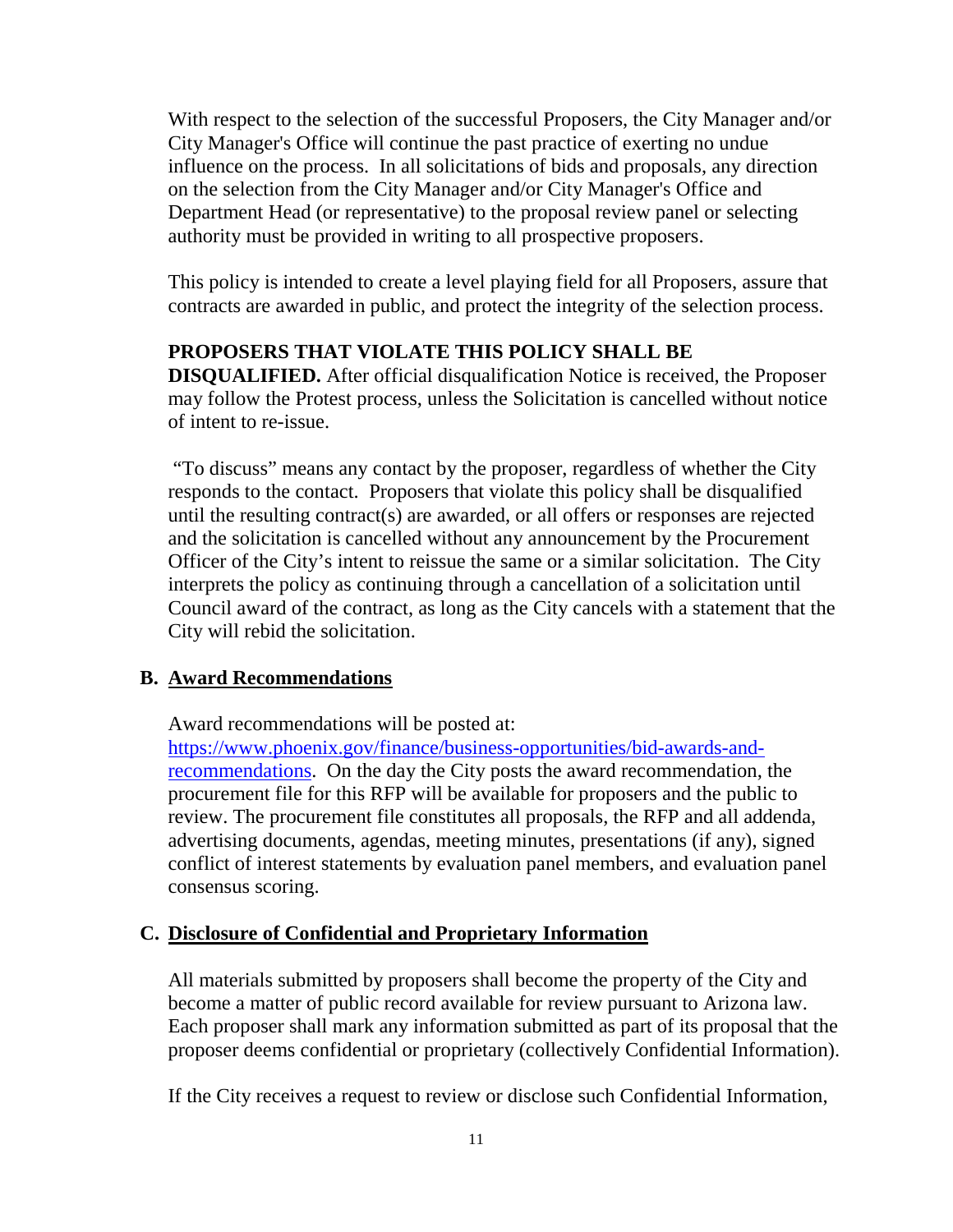the City will provide the proposer written notice of the request to allow the proposer the opportunity to obtain a court order to prevent the disclosure or review of such Confidential Information. The proposer must obtain and deliver to the Procurement Officer a court order within the time specified in the City's written notice. If no court order is issued and received by the Procurement Officer within the time specified, the City may disclose or allow the review of such Confidential Information. If a proposer intends to seek a Court Order to shield its Confidential Information, the protest period will be extended the same number of days to allow for this process.

# **D. City's Reservation of Rights**

The City reserves the right to take any course of action the City deems appropriate at the City's sole and absolute discretion, which may include:

- **i.** Waiving any defects or informalities in any proposal or proposing procedure;
- **ii.** Accepting or rejecting any or all proposals or any part of any or all proposals;
- iii. Canceling the RFP in part or in its entirety;
- **iv.** Reissuing the RFP with or without modification;
- **v.** Negotiating with any qualified proposer;
- **vi.** Extending the deadline for proposals; and/or
- **vii.** Requesting additional information from any or all proposers.

# **E. City's Right to Disqualify for Conflict of Interest**

The City reserves the right to disqualify any respondent who fails to provide information or data requested herein or who provides materially inaccurate or misleading information or data. The City reserves the right to disqualify any respondent on the basis of any real or apparent conflict of interest that is disclosed by the submittals submitted or any other data available to the City. This disqualification is at the sole discretion of the City. The Proposer, by submittal of a proposal, waives any right to object now or at any future time, before any body or agency, including but not limited to, the City Council, or any court.

Additionally, any respondent or any member or affiliate of a responding team that currently contracts with the City must be in good standing for its submittal to be considered responsive. For the purpose of this RFQ, good standing refers to compliance with all contractual provisions, including payment of financial obligations.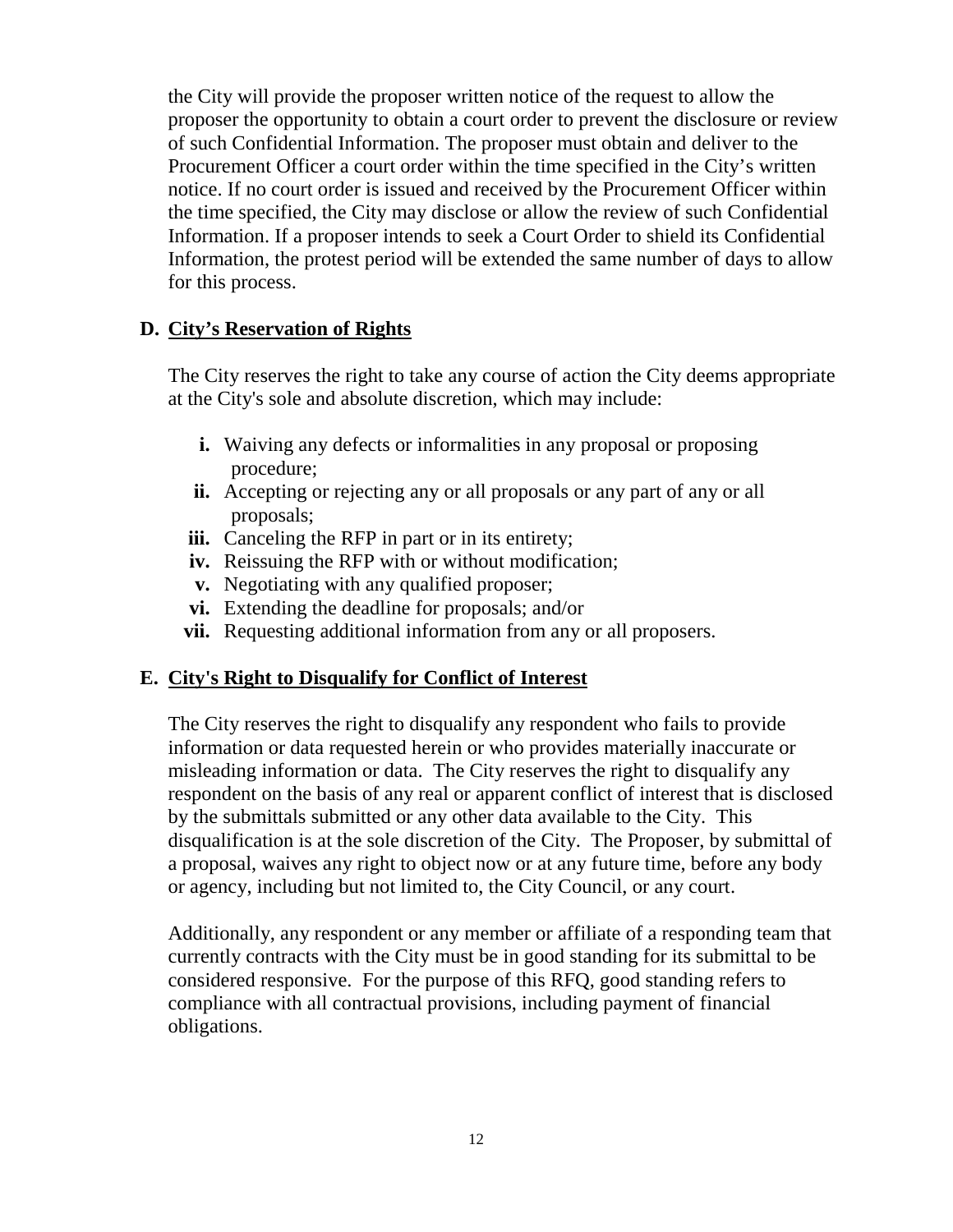#### **F. Preparation Costs**

Under no circumstance will the City be responsible for any costs incurred by anyone in: 1) responding to this RFP; 2) in any subsequent follow up to the proposal; or 3) in any subsequent negotiations of a contract.

#### **G. Modification or Withdrawal of Offer**

Offers may be withdrawn by requesting such withdrawal in writing at any time prior to 3:00 p.m. MST on the Offer due date. Notice of withdrawal of Offer prior to Offer Date must be in writing and must be signed by the Offeror. This does not preclude the submission of a substitute Offer by such Offeror prior to 3:00 p.m. MST on the Offer Date.

After 3:00 p.m. MST on the Offer Date, Offers shall be binding without modification or amendment. After this time, no Offeror will be permitted to withdraw its Offer without penalty, and the submission of the Offer will constitute a valid offer subject to acceptance by the City Attorney.

#### **H. Proposer Certification and Affidavit**

By submitting a proposal, each proposer certifies it has not paid or agreed to pay any fee or commission, or any other item of value contingent on the award of a contract to any employee, official or current contracting consultant of the City. Any proposer unable to comply with any required certifications may be disqualified.

In compliance with A.R.S. §§ 1-501 and -502, the City shall require any successful proposer that submits its proposal as a sole proprietorship or as an individual to complete the Affidavit of Lawful Presence prior to the award of any contract resulting from this process.

#### **I. Covenant Against Contingent Fees Paid to Proposer**

By submitting a proposal, the proposer certifies it has not employed or retained any person or company, other than a member of its proposed team or a bona fide employee working solely for the proposer, to solicit or secure the contract described in this RFP, and that no agreement has been made to pay the proposer or any member of its team any fee, commission, percentage, brokerage fee, gift or any other consideration, contingent upon or resulting from the award or execution of such contract. For breach or violation of this certification, the City shall have the right to annul any contract entered into with a proposer as result of this RFP without liability, or in its discretion to deduct the contract price or consideration,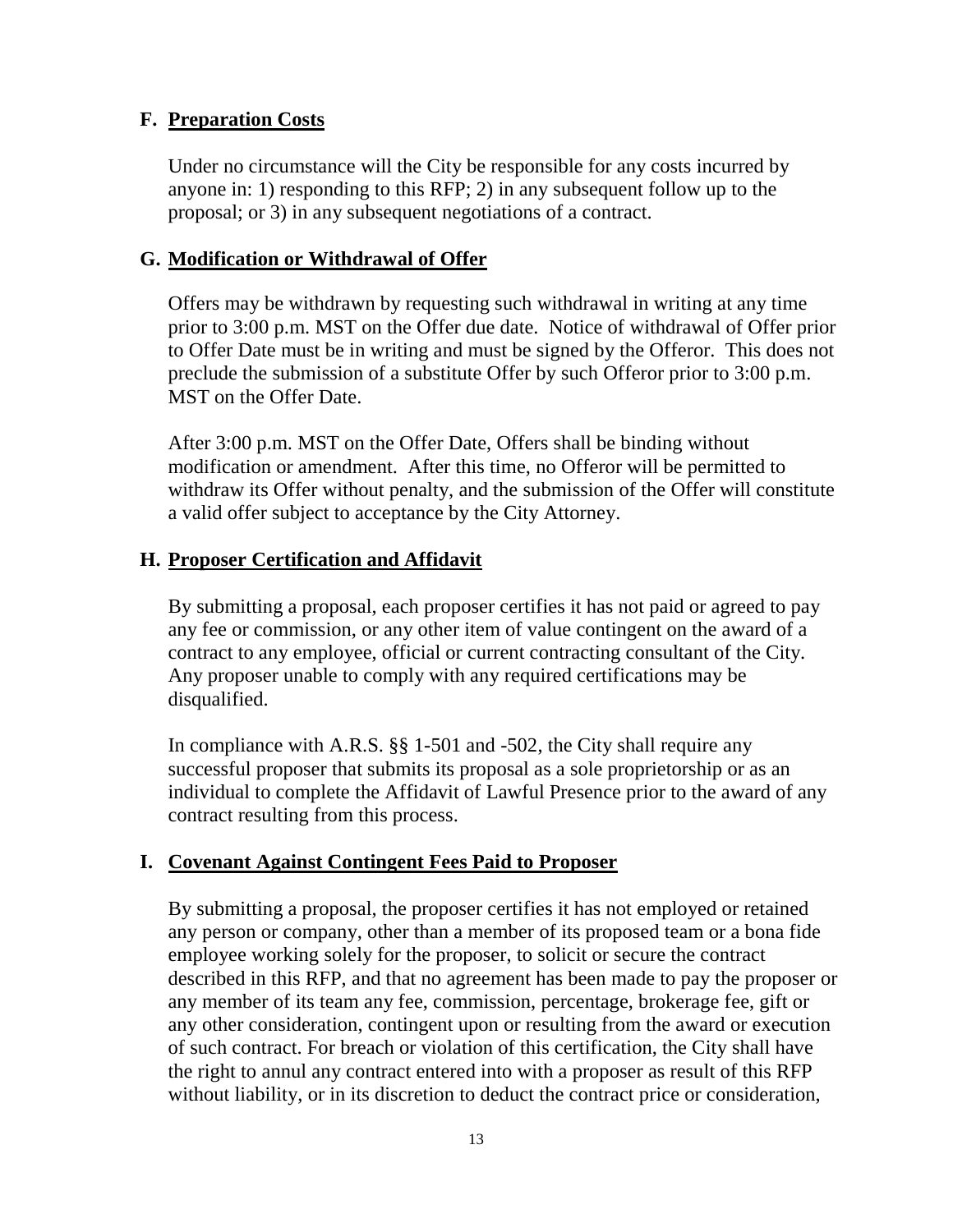or otherwise, recover the full amount of such fee, commission, percentage, brokerage fee, gift or contingent fee.

# **J. No Gratuities**

Proposers shall not offer any gratuities, favors, or anything of monetary value to any official or employee of the City nor its advisors for the purposes of influencing this selection. Any attempt to influence the selection process by any means, other than disclosure of qualifications and credentials through the proper channels, shall be grounds for exclusion from the selection process.

# **K. Execution of Agreement(s)**

The City will send the final agreement to the recommended proposer. Within 30 calendar days from the date the agreement was sent, the recommended proposer must sign and submit the final agreement to the City. If the City does not receive the signed agreement and all other required documentation from the recommended proposer within calendar 30 days, the City may consider not awarding the agreement to the proposer.

Until such time as the City executes an agreement with a recommended proposer, no contractual relationship exists. If the recommended proposer is subject to regulation by the Arizona Corporation Commission (ACC), it must be authorized to transact business in Arizona and be in good standing with the ACC at the time it signs the agreement.

# **7. PROTEST PROCESS**

Bidder(s)/Proposer(s) may protest the contents of a solicitation no later than seven days before the solicitation deadline when the protest is based on an apparent alleged mistake, impropriety or defect in the solicitation. Protests filed regarding the solicitation may be addressed by an amendment to the solicitation, or denied by the City. If denied, the opening and award will proceed unless the City determines that it is in the City's best interests to set new deadlines, amend the solicitation, cancel or re-bid. **Therefore, unless otherwise notified by a formal amendment, the Protester must adhere to all solicitation dates and deadlines, including timely filing of an offer, regardless of filing a protest**.

Bidder(s)/Proposer(s) may protest an adverse determination issued by the City, regarding whether the Bidder(s)/Proposer(s) is responsible or its offer or response is responsive, within seven days of the date the Bidder(s)/Proposer(s) was notified of the adverse determination.

Bidder(s)/Proposer(s) may protest an award recommendation if the Bidder(s)/Proposer(s) can establish that it had a substantial chance of being awarded the contract and will be harmed by the recommended award. Staff